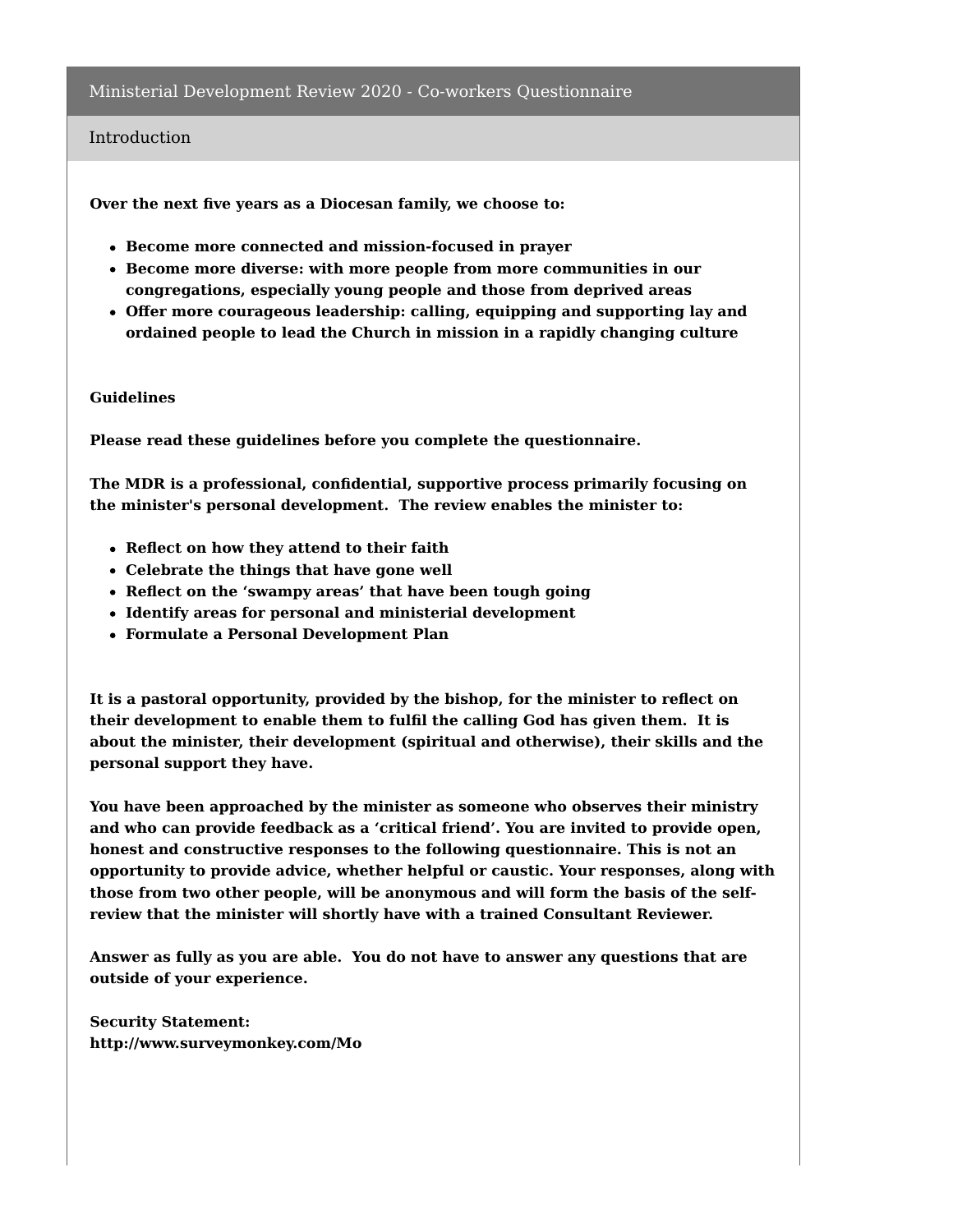## For Co-workers

\* 1. Your name (anonymity will be kept):

\* 2. Minister that you are reviewing

## 3. Parish or Ministry Setting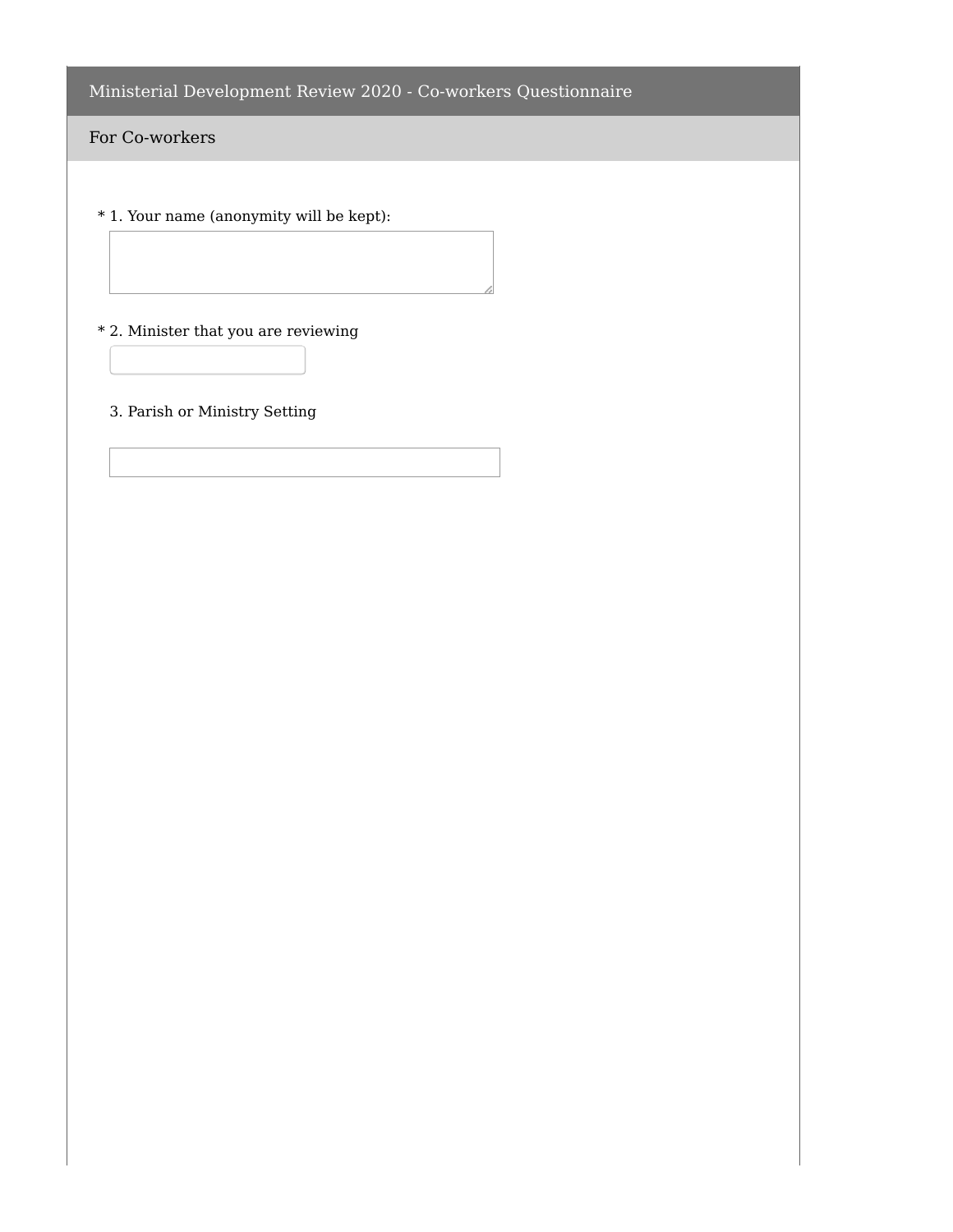Celebration

4. What areas of personal development have you observed being strengthened, and have flourished for the minister in the last 12-18 months?

5. Describe some good things that have happened as a result of the minister's ministry in this time.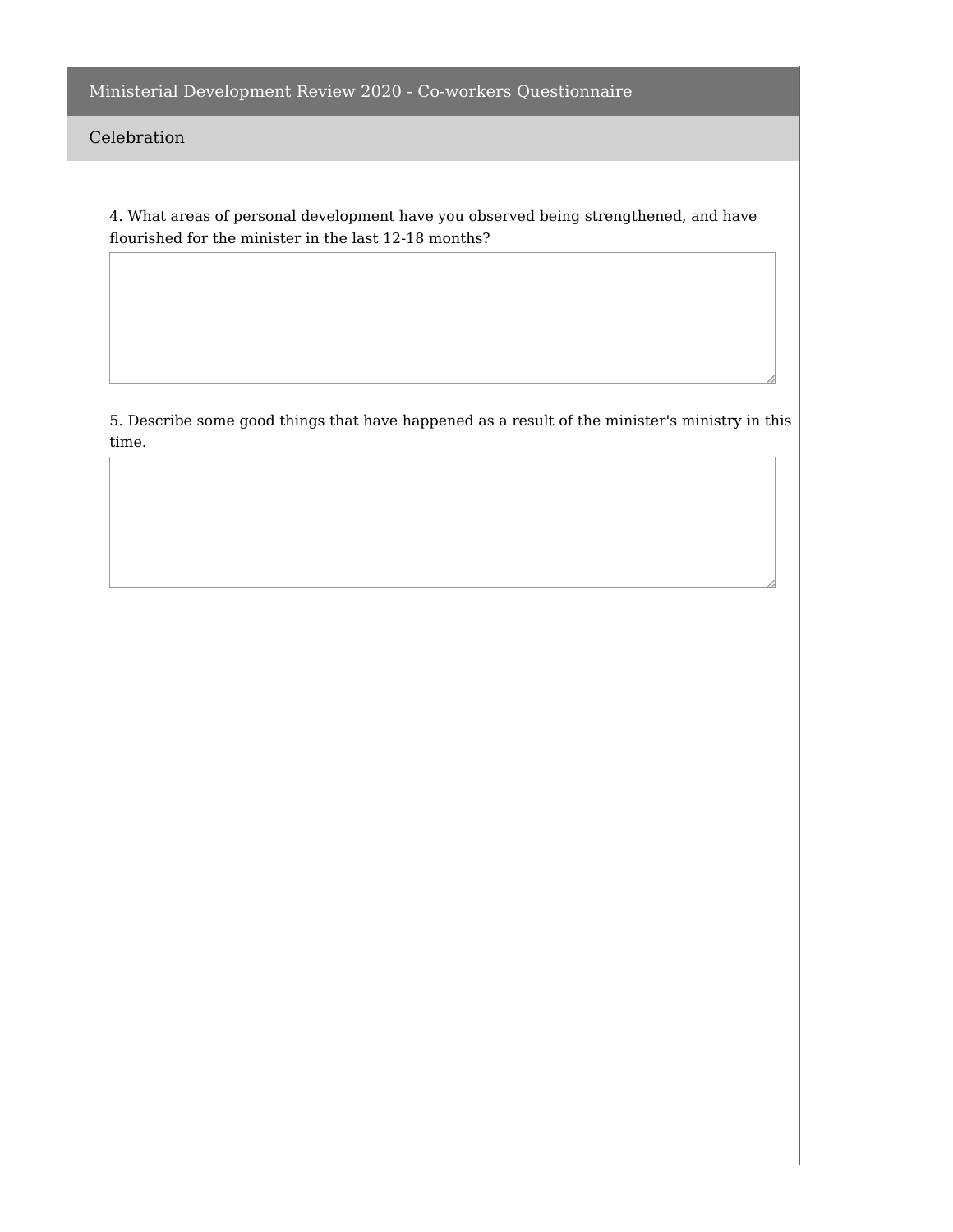Swampy Areas

6. What ministry difficulties has the minister had to contend with over the last 12-18 months?

7. How has the minister coped under the stress of these things?

8. What do you think would help the minister to attend to these challenges?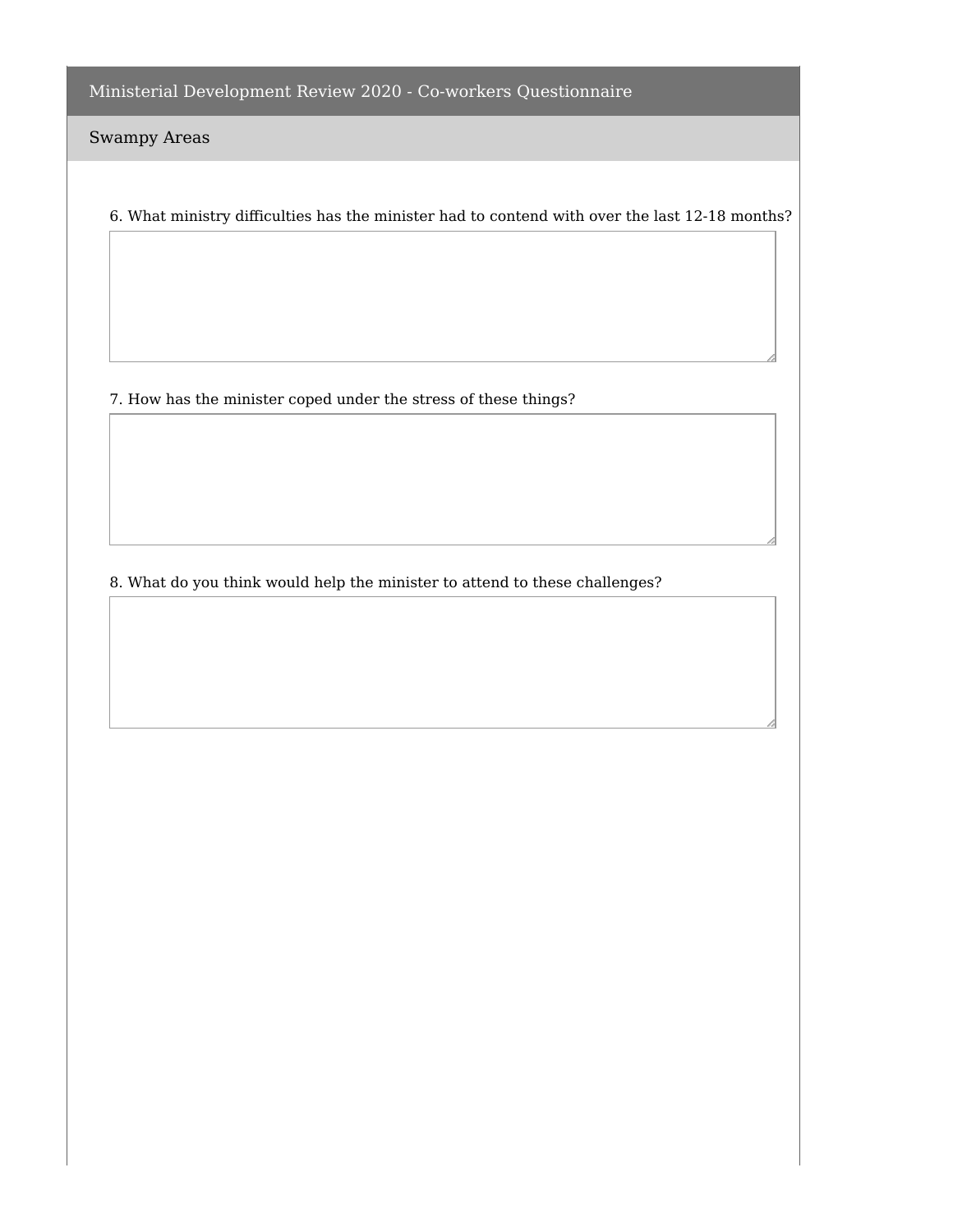Development

9. How do you see the minister developing their own gifts and sense of calling? How has she/he developed personally?

10. How well do you think the minister is attending to their well-being?

11. How is the minister supervising and developing lay and ordained ministry colleagues?

12. How do you see the minister facilitating the gifts and calling of other people?

13. Thinking about the minister's personal and ministerial development, can you think of any areas that may need attention?